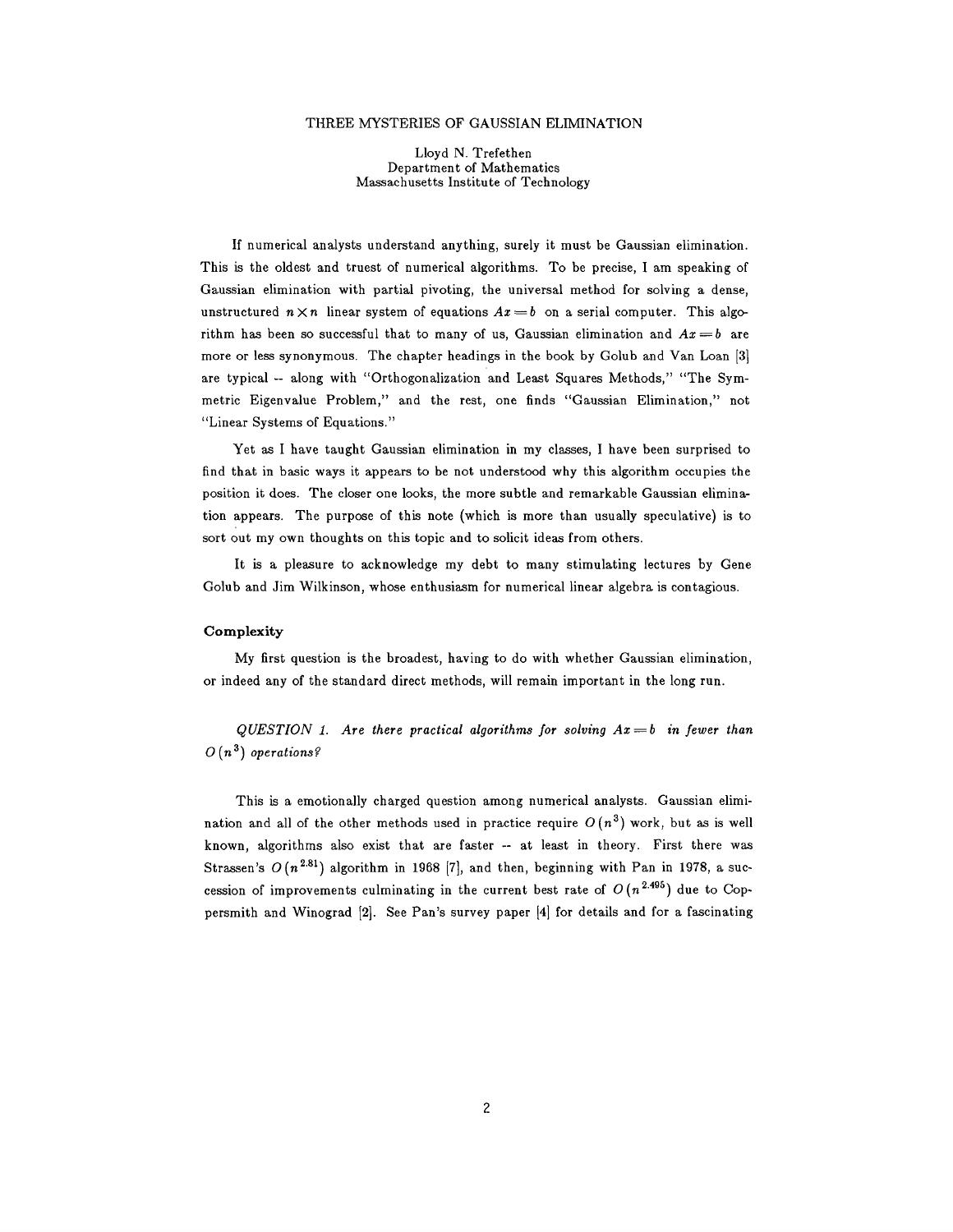plot of the best known exponent as a function of time. Nobody has been able to prove that  $O(n^{\alpha})$  operations are required except for the obvious value  $\alpha = 2$ . We do know that various basic matrix problems are theoretically equivalent as regards this mysterious exponent: solving  $Ax = b$ , computing  $A^{-1}$ , computing detA, or multiplying A by another  $n \times n$  matrix  $B$  [1].

The trouble with the currently known fast algorithms is two-fold: they are unstable, and the constant factors are enormous. This is where the emotions come in. Perhaps because complexity theorists seem unconcerned with stability and constant factors -- perhaps even because they speak of "matrix multiplication" and "matrix inversion" rather than "solution of linear systems" -- many numerical analysts have regarded the question of fast algorithms with disdain. There is a widespread attitude that any method that beats  $O(n^3)$  must *ipso facto* be impractical. But this view is unjustified. All we really know is the impracticality of the methods devised so far.

Conceivably, a breakthrough may lie ahead in linear algebra that will be as important as the FFT in Fourier analysis -- maybe even a simple, stable algorithm that solves  $Ax = b$  in  $O(n^2 \log n)$  operations. But whether or not this best of all possible situations can be achieved, it is easy to imagine that there may be important *practical* ideas in this area as yet undiscovered. Many other computational problems have seen dramatic developments in recent years, such as prime number determination and linear programming. So long as there is no clear reason for pessimism, why do numerical analysts leave the search for fast matrix algorithms to the complexity theorists?

### **Orthogonality**

My second question is rather philosophical, but is planted at least in the solid ground of  $O(n^3)$  algorithms.

*QUESTION 2. Why do we use non-orthogonal methods for solving Ax=b, but orthogonal ones for many other linear algebra computations?* 

Of course this statement is oversimplified. But broadly speaking, orthogonal operations are favored for least-squares and eigenvalue calculations, and not for solving systems of equations [3,9]. Where does the difference come from?

The standard reason why we use Gaussian elimination to solve  $Ax = b$  rather than a QR factorization is a factor of 2:  $\frac{1}{2}n^3$  vs.  $\frac{2}{3}n^3$  flops.

The standard reason why we recommend a QR factorization for least-squares computations rather than the normal equations is a matter of stability: the latter approach squares the condition number. (But again it costs only half as much, and the normal equations are very commonly used in practice.)

The standard reason why we use the QR iteration for eigenvalue computations rather than a nonorthogonal analog is again a concern for stability (at least in the nonsymmetric case) -- which seems especially important here since a sequence of transformations must be performed rather than just one.

There are two themes in these arguments:

- (a) Non-orthogonal algorithms are twice as fast;
- (b) Orthogonal algorithms are more stable.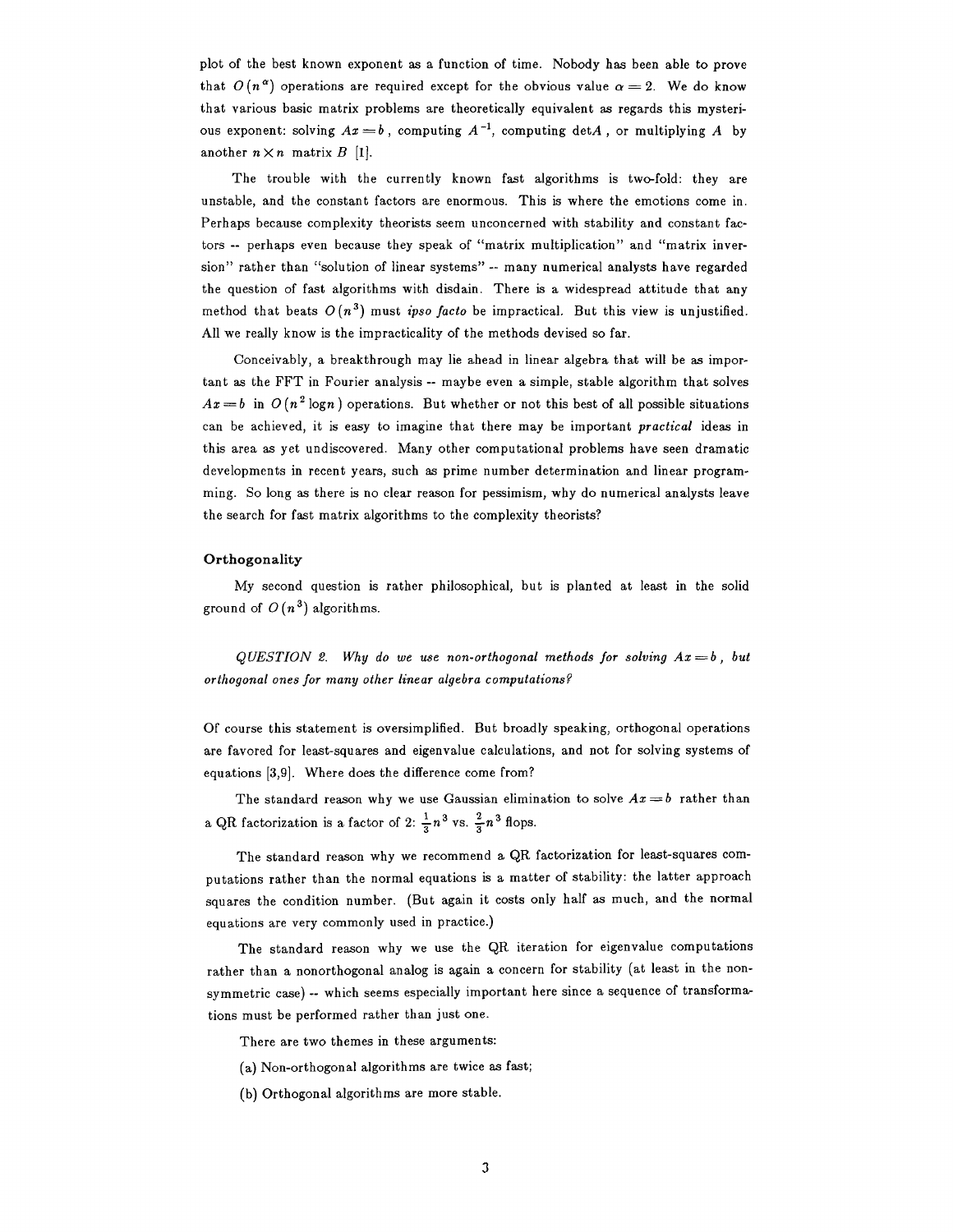As far as I know, however, no results are available to pin down to what extent either of these statements is generally valid. Regarding (a), it is tantalizing to realize that if a way were discovered to compute the QR factorization in  $\frac{1}{3}n^3$  rather than  $\frac{2}{3}n^3$  flops, the entire justification for Gauszian elimination would vanish. Can any theorem be established to show that this will not happen?

Assuming (a) is generally true, the weight of the decision falls on (b). But is the risk of instability truly inherent in nonorthogonal algorithms? Gaussian elimination is a striking counterexample: it is stable but not orthogonal. On the other hand its stability is much less obvious than that of alternative orthogonal algorithms. How do we know that this is not the general pattern? Might there not be factors of 2 to be saved in other areas at the price of more complicated stability analysis?

This seems already true in some instances. For example, EISPACK offers both an orthogonal and a nonorthogonal reduction of a matrix to Hessenberg form, preliminary to the determination of eigenvalues by the QR iteration [6]. There is no general consensus as to which choice is best. A similar relationship holds between Givens and "fast Givens" rotations for the element-by-element introduction of zeros [3].

### Stability

My final question is completely down-to-earth, and consequently, the one whose unresolved status is the most perplexing.

*QUESTION 8. Why is Gaussian elimination stable? Specifically, why is the growth of elements during elimination negligible in practice?* 

The standard error analysis of Gaussian elimination, due to Wilkinson, quickly reduces stability to the question of whether much growth occurs in the size of the elements as the elimination proceeds [9]. That is, if  $PA = LU$ , can the entries of U be much larger than those of  $A$ ? In principle the answer is yes: a simple example shows that they can be  $2^{n-1}$  times as large. But in practice, this never occurs. This empirical conclusion is so well established that we easily forget how remarkable the situation is: *nobody knows why Gaussian elimination is stable!* 

Things do not happen, or fail to happen, without reasons. In this case, it is easy to guess one kind of explanation that might be appropriate -- perhaps large growth rates like  $2^{n-1}$  correspond to unstable "modes" that are themselves somehow unstable, in the sense that computations tend to drift away from them towards stabler configurations. Whatever the reason, the average-ease behavior of Gaussian elimination with partial pivoting is evidently very different from the worst-case behavior, but nothing has been proved. There is an interesting analogy here to the simplex method for linear programming, where speed is the issue rather than accuracy, and good average-case behavior has only very recently been proved by Smale [5]. For some reason the question of averagecase stability of Gaussian elimination has received far less attention over the years.

Ironically, if we switch to complete pivoting, whose stability (relatively speaking) is well understood, then  $\frac{1}{3}n^3$  additional comparisons are required. This brings the operation count up towards  $\frac{2}{3}n^3$  flops, just as for the orthogonal methods that are understood and stable.